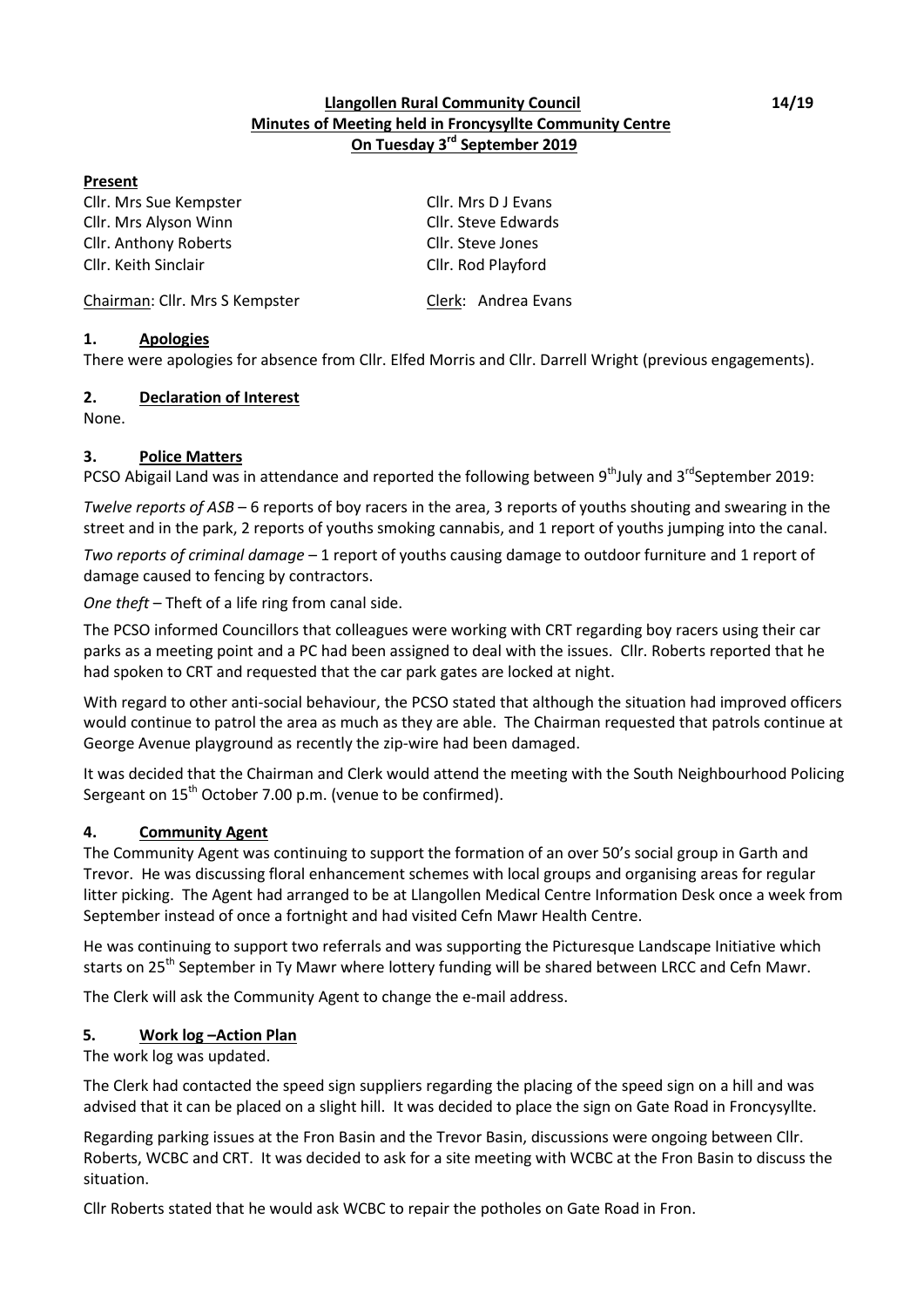**15/19** The trees at the front of the Garth & Trevor Community Centre had still not been trimmed. Cllr Roberts reported that he had again raised this with WCBC and this would be done soon.

The Clerk had twice requested that WCBC cut the hedge on Gate Road in Froncysyllte but on both occasions she had not received a reply. Cllr. Roberts offered to look into this.

## **6. Members' Urgent Reports**

It was reported that the hedge bordering The Oaks on Garth Road was overgrown and encroaching onto the pavement. Also the fence behind the Aussie Rooster was broken. Cllr Roberts offered to contact the Oaks Management Company to ask them to rectify these issues.

# **7. Minutes of the Previous Meeting**

The minutes of the previous meeting had been distributed and were accepted as a true record. The minutes were signed accordingly by the Chairman.

# **8. Matters Arising from the Minutes**

Regarding the complaints about fires at 'Bryer' in Garth, the Clerk had sent an email to the owners and received a reply stating that they would keep them to a minimum and ensure that the wind is blowing down the valley rather than up the hill to properties.

The Clerk reported that Environmental Health (WCBC) had sent a letter and information leaflets to the owners of Trevor Hall about the bonfires. Also a contact telephone number had been given to Cllr. Playford to use if necessary.

The Clerk informed Councillors that a letter had been sent to the owners of Trevor Cottage asking that they trim the hedge adjacent to the pavement on the A539. As the work had not yet been done it was decided that the Clerk would send out a second letter.

As the Trevor shop hedge had not yet been trimmed Cllr. Roberts would speak to the shop owners.

A site meeting took place on 17<sup>th</sup> July with Darren Green at the A539 in Trevor and minutes of the meeting had been circulated for discussion. Following discussion it was decided to distribute a letter to residents asking them to consider parking on their property and requesting feedback from them before considering introducing traffic management.

# **9. Planning**

Conversion and alterations to part of existing dwelling to provide 1 No. bedroom holiday let apartment **Ballacraine, Gate Road, Froncysyllte, Wrexham P/2019/0239 GRANTED**

Application for approval of reserved matters pursuant to outline planning permission  $P/2017/0466 -$  layout, scale, appearance and landscaping for plots no.s 1 and 2 (residential development) **Paddock Adjoining and South of Bryn Celyn, Garth Road, Garth, Llangollen P/2019/0266 GRANTED**

# **10. Correspondence**

## **One Voice Wales**

Legal Topic Note - Financial Assistance to Churches Your Council's contribution to the Understanding Welsh Places website Long Forest Project - Free App for Community Councils to Survey Hedgerows Older People's Commissioner for Wales Impact and Reach Report 2018-19 One Voice Wales Conference and AGM 05/10/2019 Quick Check Training Finder  $-$  North  $-$  Sep  $-$  Dec 19

## **Wrexham County Borough Council**

Tenant and Member Partnership

Public Space Protection Order - Wrexham Town

Innovative approaches to public services in rural communities

Help spread this message to people who don't use the internet: Button batteries potential risk to children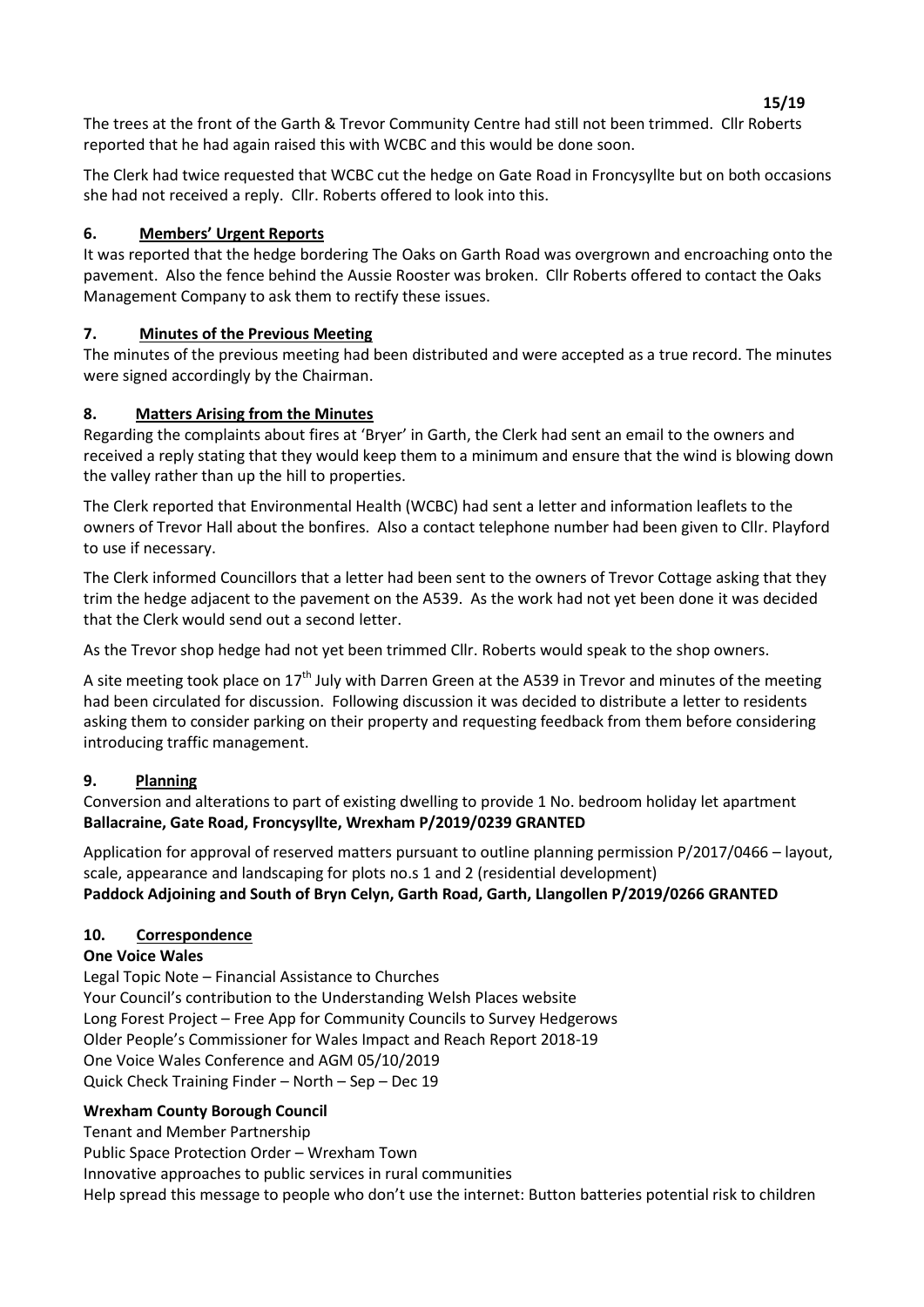#### **Ken Skates 16/19** E-newsletter 16/08/19 and Advice surgeries poster

# **North Wales Police**

Wrexham Rural Neighbourhood Policing Team & New PCSO arrivals

# **FCC Environment (UK) Ltd**

Community Liaison Meeting Monday 23<sup>rd</sup> September 2019

## **Hafren Dyfrdwy**

Potable Water Mains Renewal at George Avenue, Trevor

**Wales & West Utilities** Acrefair and Trevor gas pipe upgrade

**Play Wales** E-bulletin August 2019

# **Supporting Your Local Marie Curie Nurses 2019-2020**

Request for donations

The correspondence was made available for perusal by Councillors, and copies had been e-mailed.

# **11. J C Edwards' Pillars**

The Clerk had sent a letter to Cefn Community Council about the removal of the pillars and received a reply stating that the Historical Society was responsible and that the letter had been forwarded to them. An e-mail received from Phil Vaughan stated that the removal was instigated by him on behalf of the Historical Society.

A request had been made to Eastman's for permission to renovate and maintain the remains of the wall and pillars. A reply had been received stating that they did not have any issues with the proposals. Anna Irwin of WCBC had agreed to attend a meeting to advise on the best way forward to renovate and maintain the site.

It was decided that the Clerk would arrange a site visit with WCBCs Conservation Officer and Ian Biggs of Eastman's to establish what needs to be done in order to obtain quotes. The Council would also seek funding for the work.

## **12. Footpaths & Roadways**

The Clerk had still not received a reply from WCBC regarding the hedge in Gate Road Froncysyllte.

## **13. Speeding**

The Clerk reported that she had requested information on the Community Speed-watch Scheme.

## **14. Projects 2019/2020**

Regarding the proposed community use of Froncysyllte playing field, Cllr. A Roberts reported that the school were deciding which part of the field to retain, but division of the field had been agreed in principle. The issues of fencing the area, grass cutting and maintenance were discussed. Cllr Sinclair requested a written proposal on the issues and it was decided to discuss this further at the next meeting.

Cllr. Playford requested that two new notice boards were purchased for Garth from project money and it was decided that the Clerk would obtain prices for boards similar to the one at Froncysyllte post office.

# **15. Meetings / Training**

The Clerk is attending the CiLCA Training Course and Cllr. Playford is attending the One Voice Wales' Conference and AGM on Saturday 5<sup>th</sup> October 2019.

## **16. Playgrounds**

Over the last 4 or 5 weeks there had been an improvement in the problem of ASB at the George Avenue playground but unfortunately there had been a recent incident where the zip wire seat had been damaged and removed by vandals. The seat had been fixed by WCBC. The Council asked the PCSO to continue with regular patrols at the park. The Clerk would arrange for the zip wire at George Avenue and the one at Garth playground to be inspected.